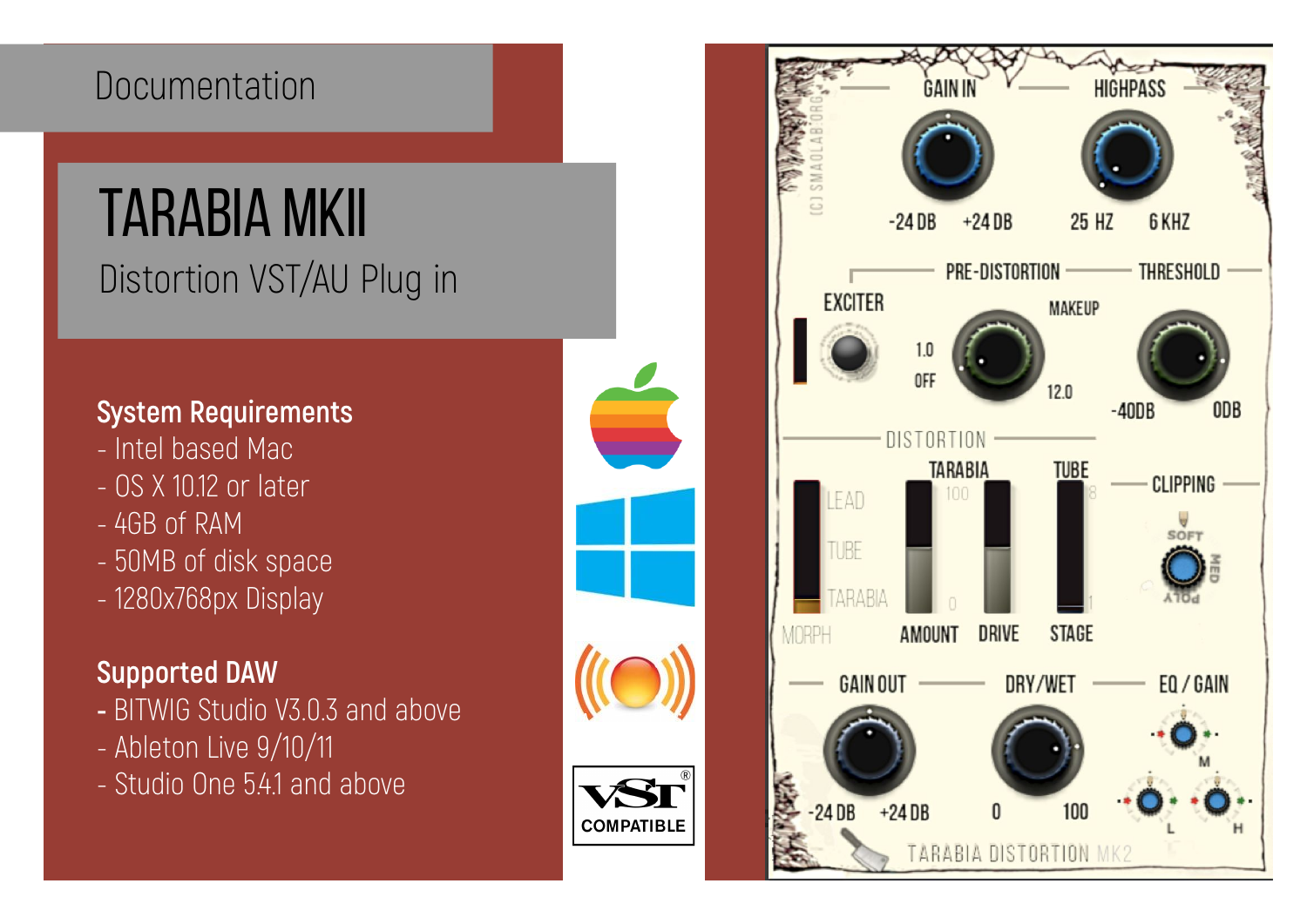## **WORD OF WELCOME**

Thanks for choosing our plug ins !

We develop our first distortion plug-in called « **Tarabia** » in **2018**. This plug in was implementing a special distortion function inspired by some original research articles in that domain and producing very nice audio results.

The Tarabia (V1) effect has been a big success & many of our users asked for a new version.

However, there are so many distortions, fuzzes & saturations effects on the market that it became hard to really distinguish one plug in from another. This is why we took our time to think and develop an new original version :

- We wanted to create a distortion effect that can bring enough flexibility to produce many different kind of distortion sounds

- The plug-in could process single sounds, leads & basses, but also transform a rythm sequence into new sound territory,

- We want to keep the whole simple !

After several monthes of developement, we are proud to present you the new version of our Tarabia Distortion (MKII) effect that includes :

- A high pass filter,
- A low frequency exciter,
- A pre distortion function (dynamic compressor),
- 3 different distortions : Tarabia, Vaccum tube, Hard Lead,
- 3 different clipping/limiting functions,
- You can morph sounds between the 3 different distortions proposed,
- You access an Equalizer to sculpt more your sounds,
- The sound is passed through an OversamplingX8 + 2 poles filters process to produce an very high quality sound,

#### **You can change up to 15 parameters & produce your own & unique distortion sounds !**

We hope you will enjoy this plug ins as much as we get pleasure to develop it & use it every day.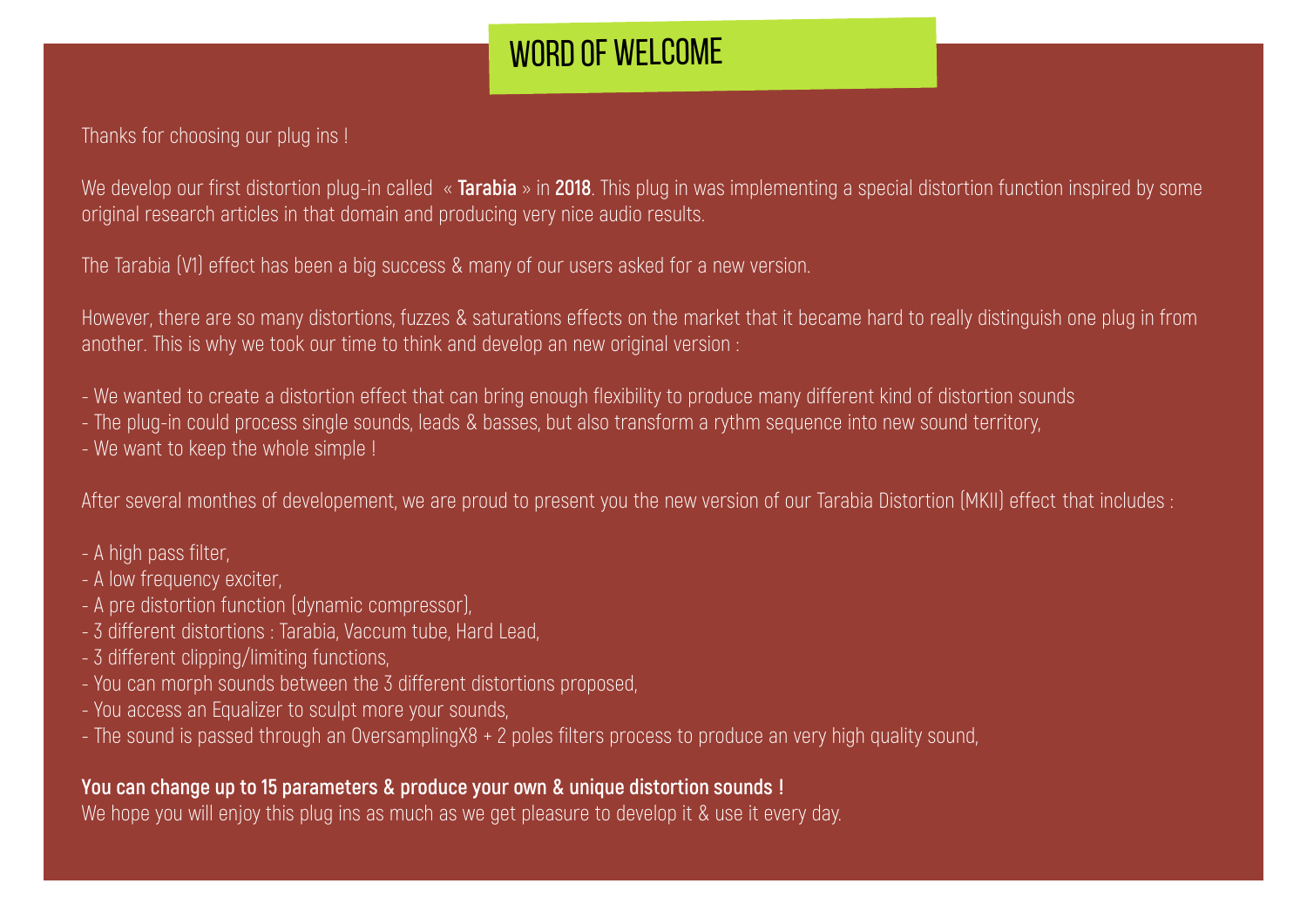# DISTORTION WORKFLOW



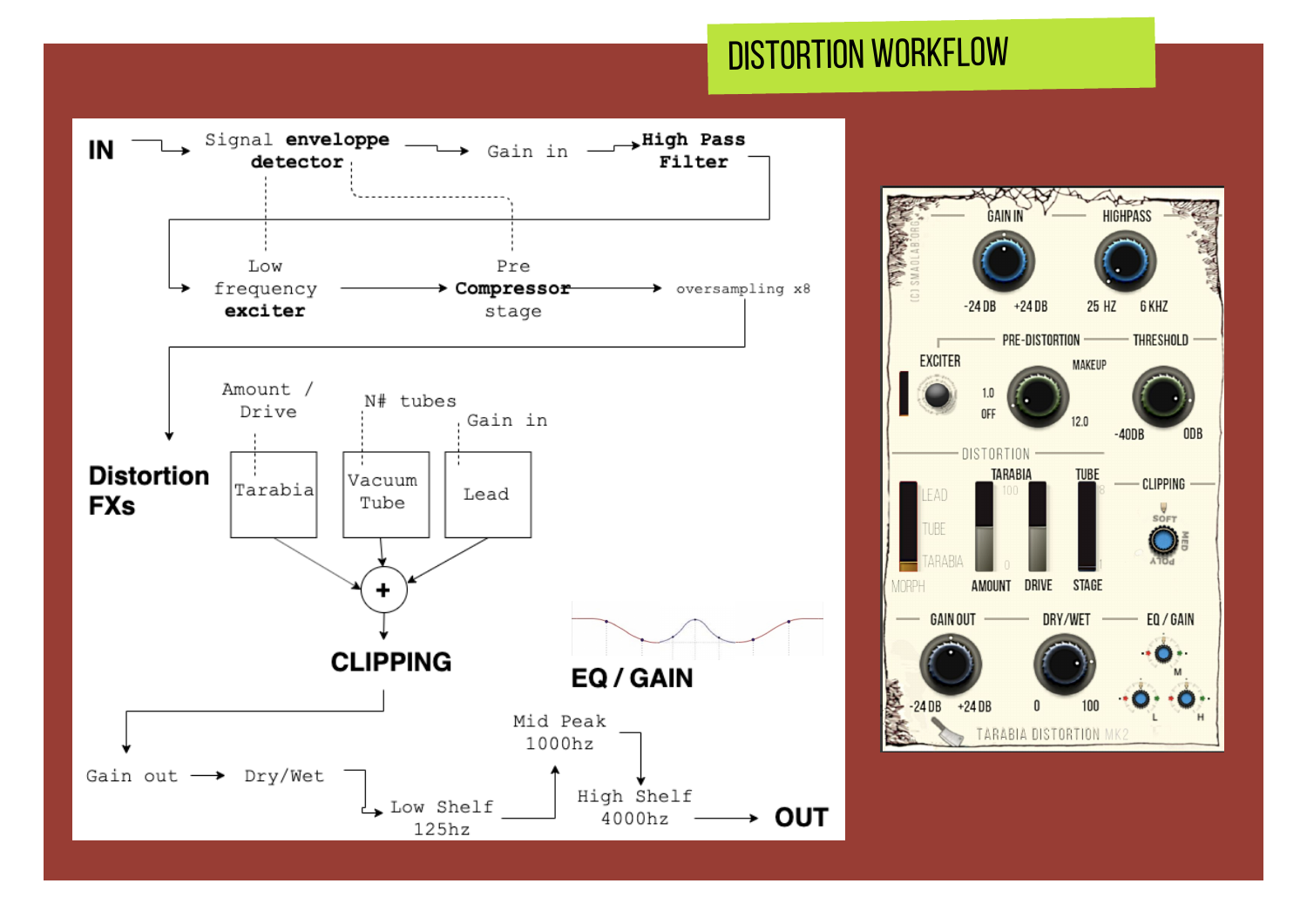

Gain In is important to increase distortion harmonics, but becare full, too much gain may flatten the overall distortion sound.

The **High Pass Filter** can be used for many purposes :

- filter low frequency that you don't want to send in the distortion process

- once you have set all the different parameters & happy with the distortion sound, use the filter as a **DJ Killer Filter** !

Try it on a Drum sequence ;-)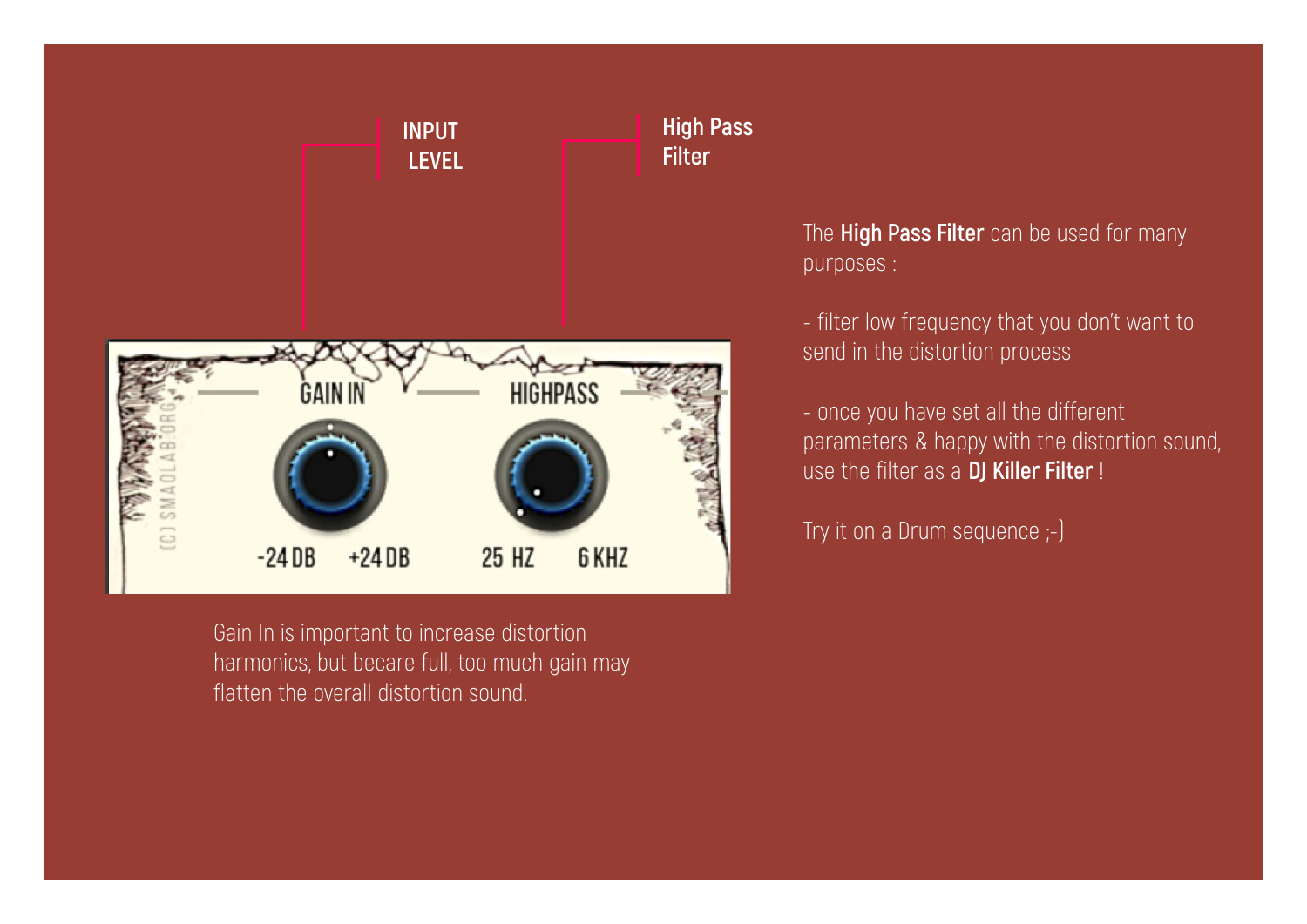

The **EXCITER** & **PRE-DISTORTION** functions are inspired by the famous dynamic branching compressor technic with automatic attacks & releases.

An **enveloppe follower** catch the body of your sounds to adapt the exciter & pre-distortion function and make a subtile « groove » feeling.

**You can use those functions to produce distortion sounds on its own !**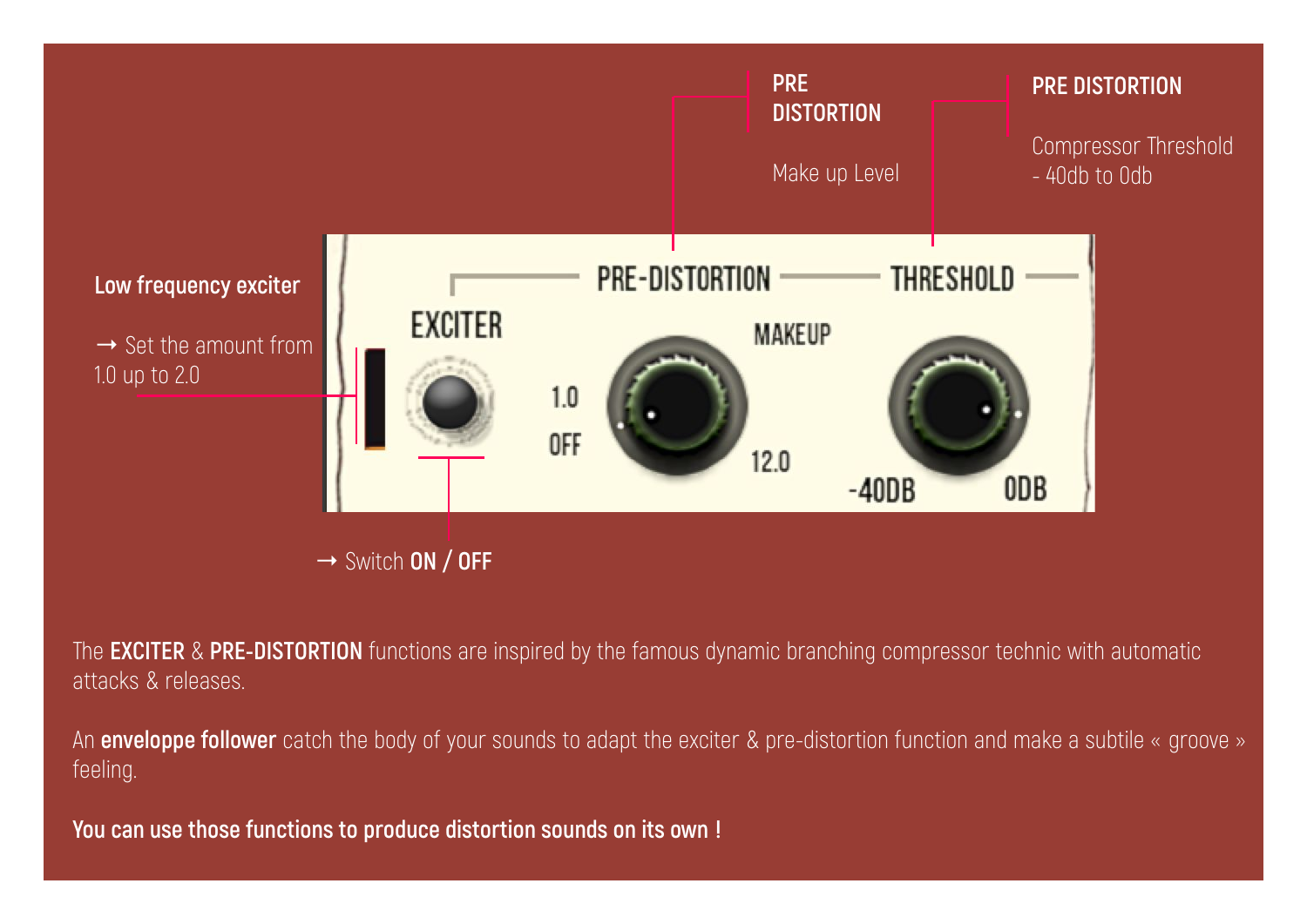

**- a medium mode,** use it if your sounds as been recorded at low level

**– a poly mode,** tjhis is a crazy mode, becare full when using it, however you will also get new sounds artefacts ! Excellent on 8 bits sounds or if you want to strength the body of a BASS lead.

Choose the number of tubes the sound will be processed in **(1 to 8 )**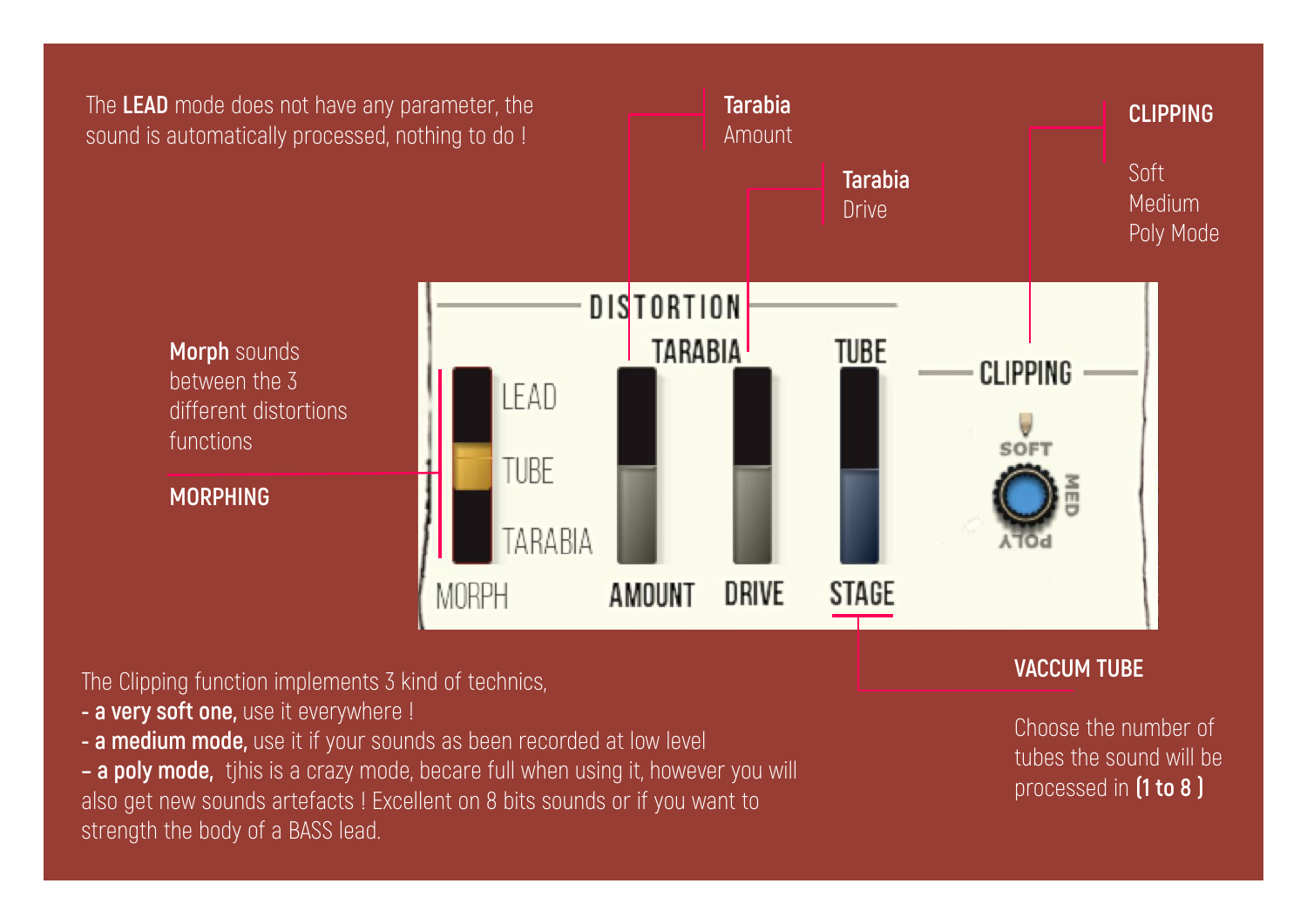

**Turn clockwise direction** to increase the **EQ Band Gain**,

and **counter-clockwise** direction to decrease the EQ Band Gain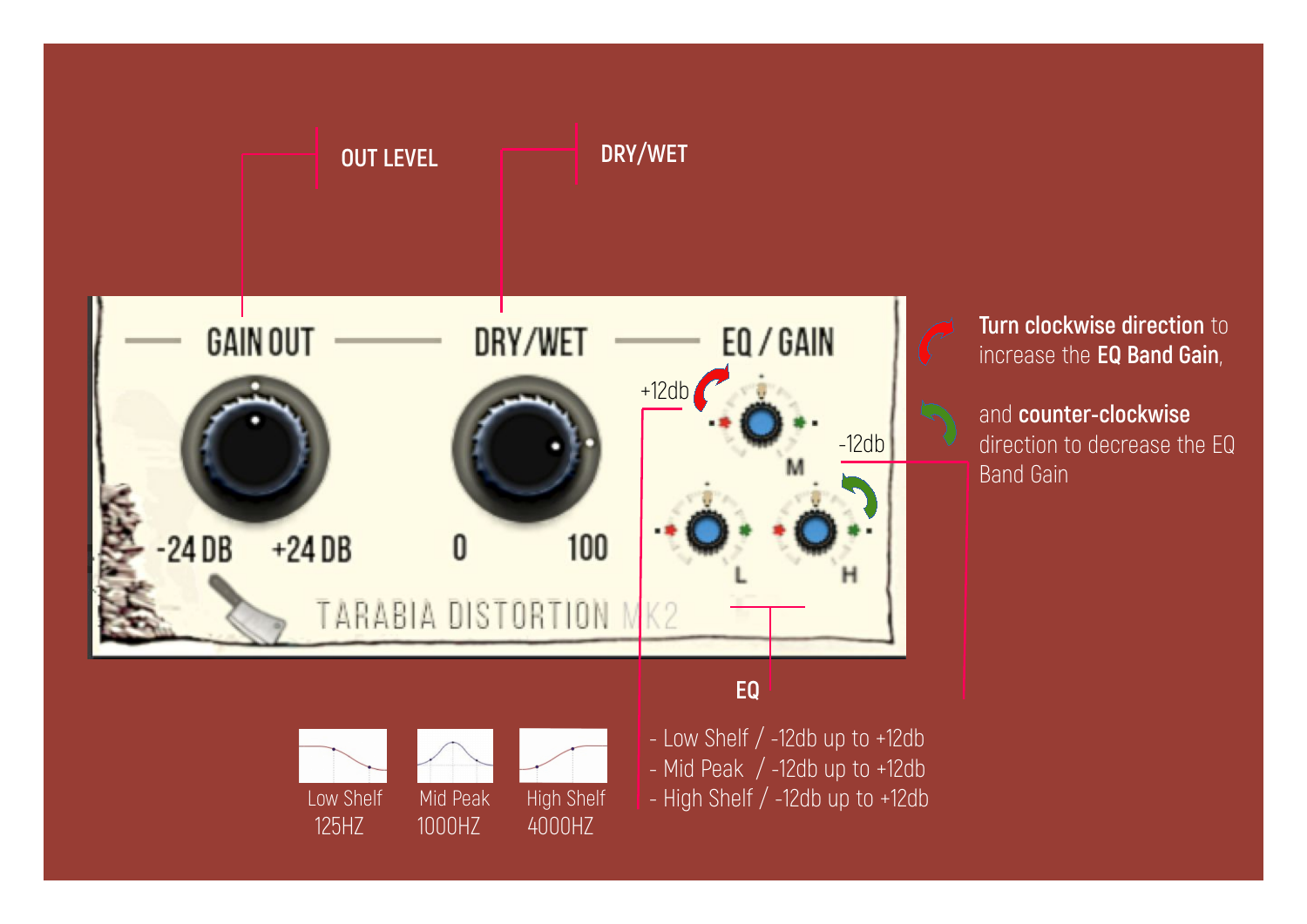# **presets**

You will remark that the plug-in visual knobs are very straightforward, few indications… and **no predefined presets.** 

We made this on purpose as we beleive that hearing & feeling the sounds is more important than giving you presets that most of the time, will not suit your own music…

However, **you can save your own presets** - and recall them with ease - using the dedicated function in your DAW.



Ableton Live Saving Presets Bitwig Saving Presets Studio One Saving Presets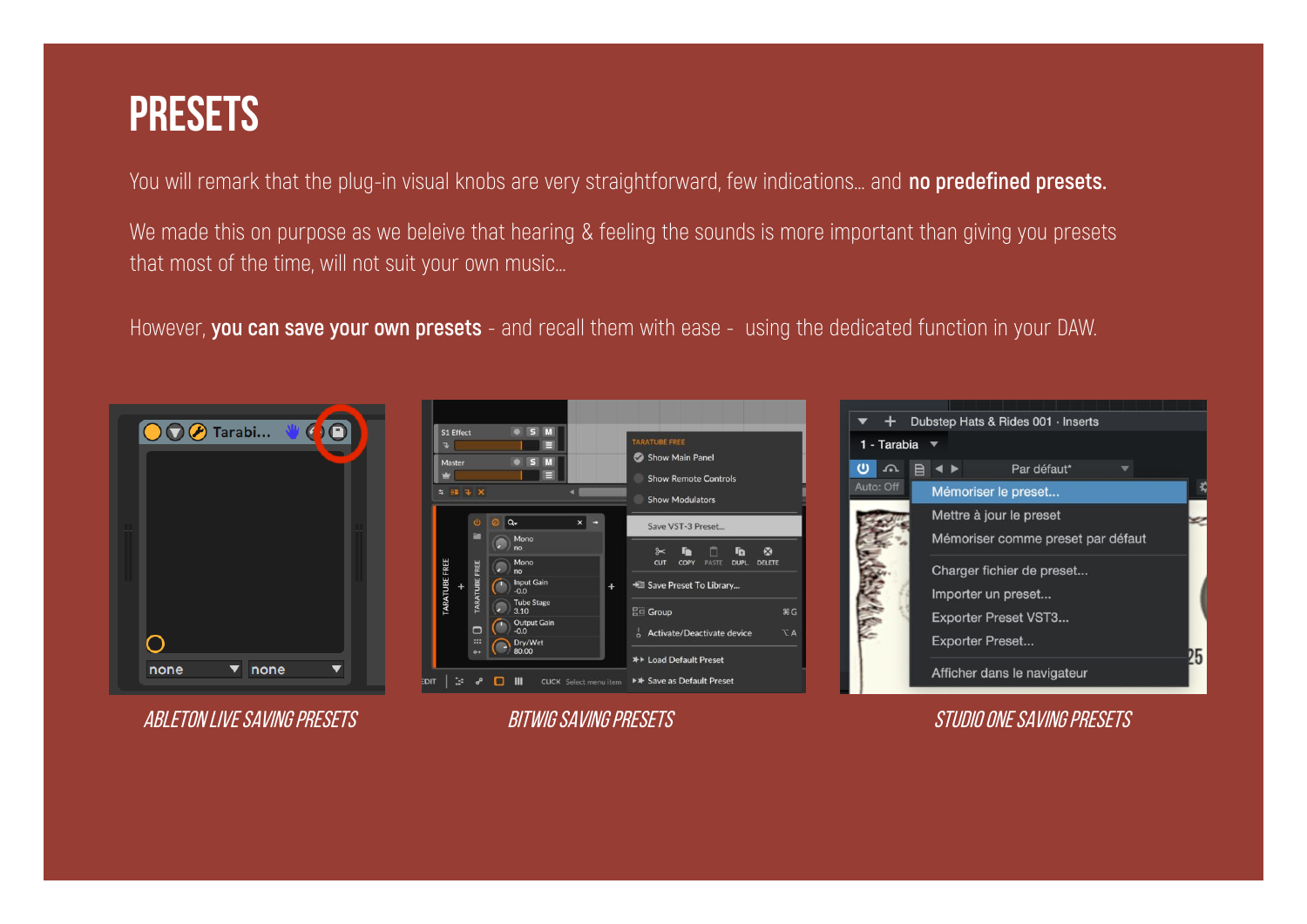# **FREE VERSIONS / Tarabia MKII PRO is inspired by the Tarabia-Nation Plugins !!**



TaraLead - Extreme Distortion plug-in + Asymmetric wave clipping + Oversampling x2



TaraTube - 8x Vacuum Tubes Distortion/Overdrive plug-in + Soft clipping + Oversampling x2

### Tarabia MK1 - Indian Distortion plug-in

It implements the famous Tarabia Indian Distortion algorithm (originally created in 2018).

This is a particular & original soft distortion/overdrive that can increase the transients/shape.

# **TaraLead - Extreme Distortion plug-in**

Very easy to use, no parameter (almost!).

Overdrive & Fuzz Excel on Guitar & Leads! It may also produce a sound that drool!

#### TaraTube - 8x Vacuum Tubes Distortion plugin

You can change the number of tubes you want to apply on the input signal (stage parameter / n# of tubes).

Soft to Medium Distortion, Enhancer sound, Add space & Round sounds!



Tarabia MK1 - Indian Distortion plug-in + Soft clipping + Oversampling x2